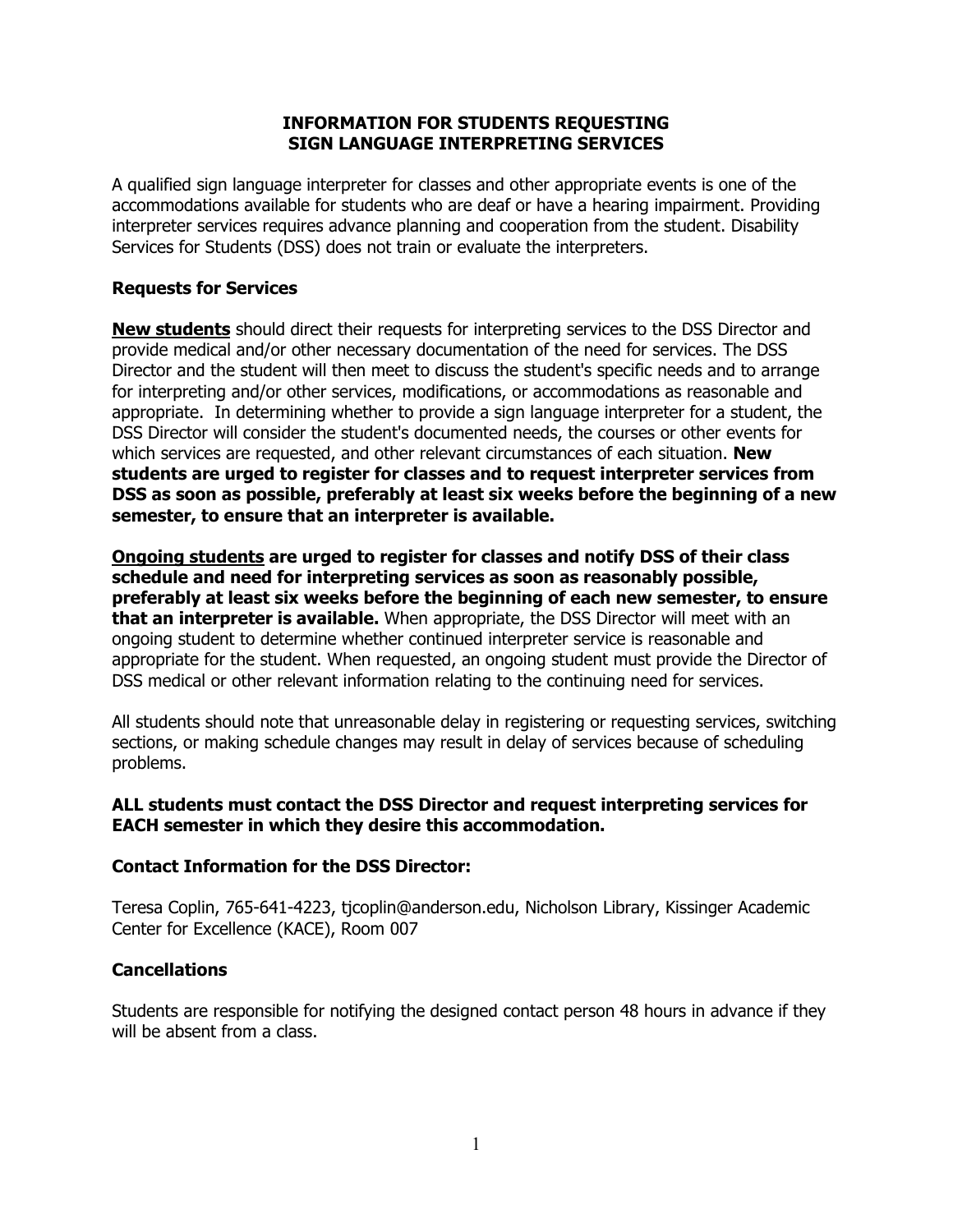# **No-Show Policy**

A no-show is an absence without 24 hours notice. If a student does not show up at the beginning of class, the interpreter will wait for 15 minutes before leaving. This will be counted as a no-show even if the student shows up for the class after the interpreter leaves.

If a single class is missed three times without at least 24 hours notice, interpreter services for that class will be suspended until the student has met with the DSS Director or her/his designee to discuss this policy, the student's attendance, and interpreter services.

A student having 3 no-shows for a single class over the course of a semester should contact the DSS office immediately to schedule a meeting. As directed by the DSS Director, interpreting services for the class may resume after the meeting.

### **Role of the Interpreter**

The interpreter's role is to facilitate communication between the student using interpreting services and the hearing persons in his/her educational environment. Please remember that the interpreter is not to serve as an instructor, note-taker, tutor, counselor, or advisor. In class, if a student does not understand something that was said or feels that he/she has missed something, the student should ask the instructor to repeat it or explain it. The interpreter is not responsible for retaining or repeating missed information.

### **Interpreter's Ethics**

Interpreters must follow all applicable rules of ethics. For example, an interpreter may not participate in class as a student or other individual participant, socialize with students while on the job, or discuss a student's grades or progress with anyone not authorized to receive the student's educational information.

### **Students' Responsibility to Give Feedback About Interpreting Services**

Students should feel free to communicate directly with the interpreter if having difficulty understanding the interpreter's communication style. If a student receiving interpreter service is not satisfied with it or if the interpreter wishes to be replaced, the student or interpreter must inform the DSS Director immediately so that appropriate action can be taken.

At the end of each semester, students may be asked to evaluate interpreter services. This information assists DSS in its efforts to provide quality services. Feedback is important, so students should let DSS personnel know if there are questions or concerns about interpreter services.

(Adapted from University of Texas at San Antonio website)